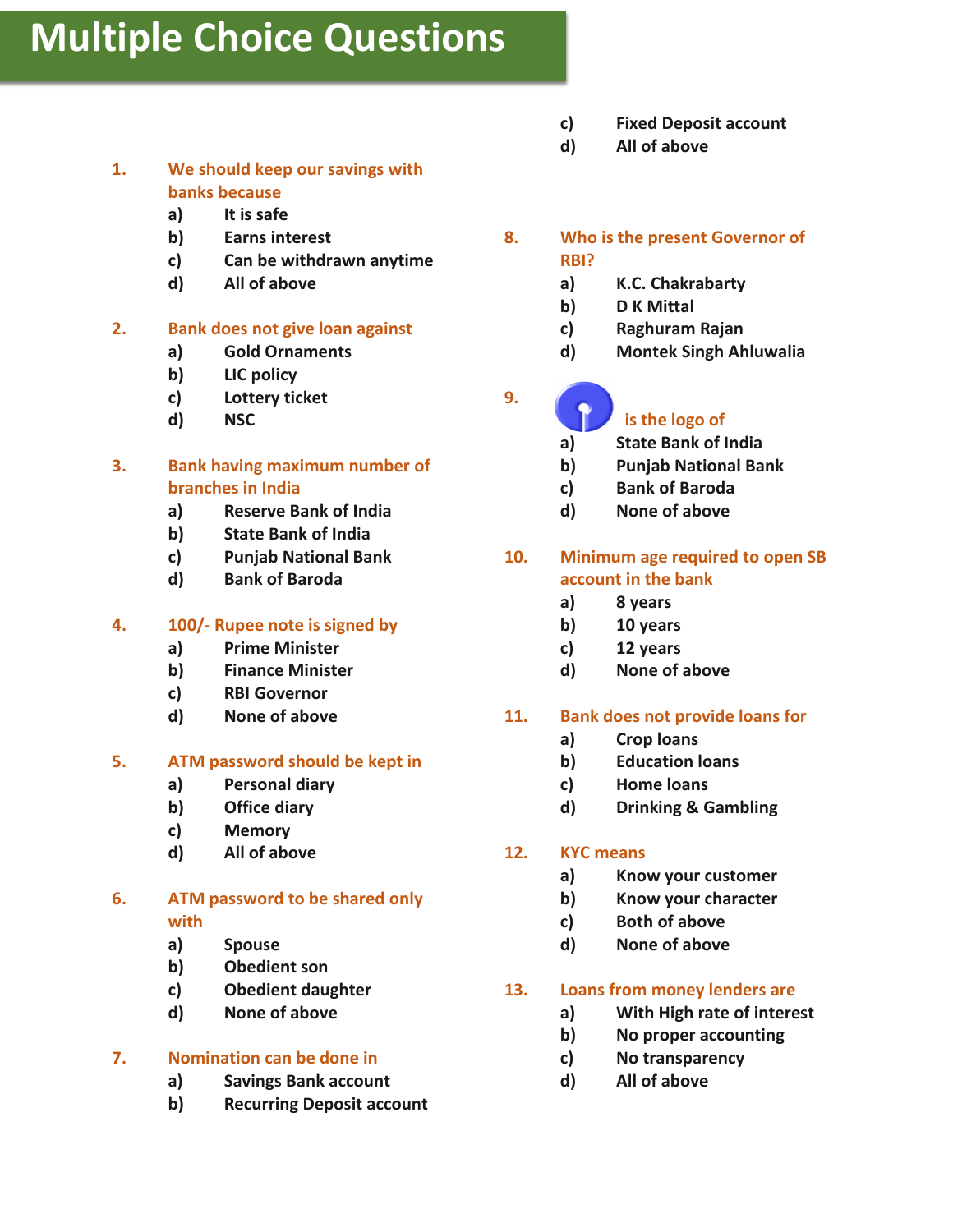#### **14. ATM means**

- **a) Any Time Money**
- **b) Auto Truck of Mahindra**
- **c) Automated Teller Machine**
- **d) None of above**

## **15. Timely repayment of loans results**

- **a) Good reputation**
- **b) No tension**
- **c) Easily availability of loan in**

**future**

**d) All of above**

# **16. Defaulter of loan means**

- **a) Not paying loan instalments**
- **b) Bad reputation**
- **c) Illegal activities**
- **d) None of above**

#### **17. Life insurance means**

- **a) Insurance of human**
- **b) Insurance of life of human and Cattle**
- **c) Insurance of Life of**

**Machines**

**d) All of above**

# **18. General Insurance relates to insurance against**

- **a) Fire**
- **b) Theft**
- **c) Burglary**
- **d) All of above**

#### **19. Aadhaar is**

- **a) 12 digit number card**
- **b) Identity proof issued by**

**UIDAI**

- **c) Both (a) & (b)**
- **d) None of above**

# **20. E or S means**

**a) East or South zone**

- **b) Easy and Swift**
- **c) Either or Survivor**
- **d) None of above**
- **21. Which is prohibited for writing on currency notes?**
	- **a) Political message**
	- **b) Religious message**
	- **c) Personal message**
	- **d) All of above**

# **22. PPF means**

- **a) Pension Planning Funds**
- **b) Person having Pension Facilities**
- **c) Public Provident Fund**
- **d) Permanent Practitioner's Forum**
- **23. Highest denomination of currency notes issued by RBI is**
	- **a) Rs.100/-**
	- **b) Rs.500/-**
	- **c) Rs.1,000/-**
	- **d) Rs.10,000/-**

# **24. NRI means**

- **a) Non Rural Individuals**
- **b) Non Rural Immigrants**
- **c) Non Resident Indian**
- **d) None of above**

# **25. PAN means**

- **a) A kind of utensil**
- **b) Primary Account Number**
- **c) Permanent Account Number**
- **d) None of above**
- **26. Who is the present Chairman of State Bank of India?**
	- **a) Arundhati Bhattacharya**
	- **b) O.P. Bhatt**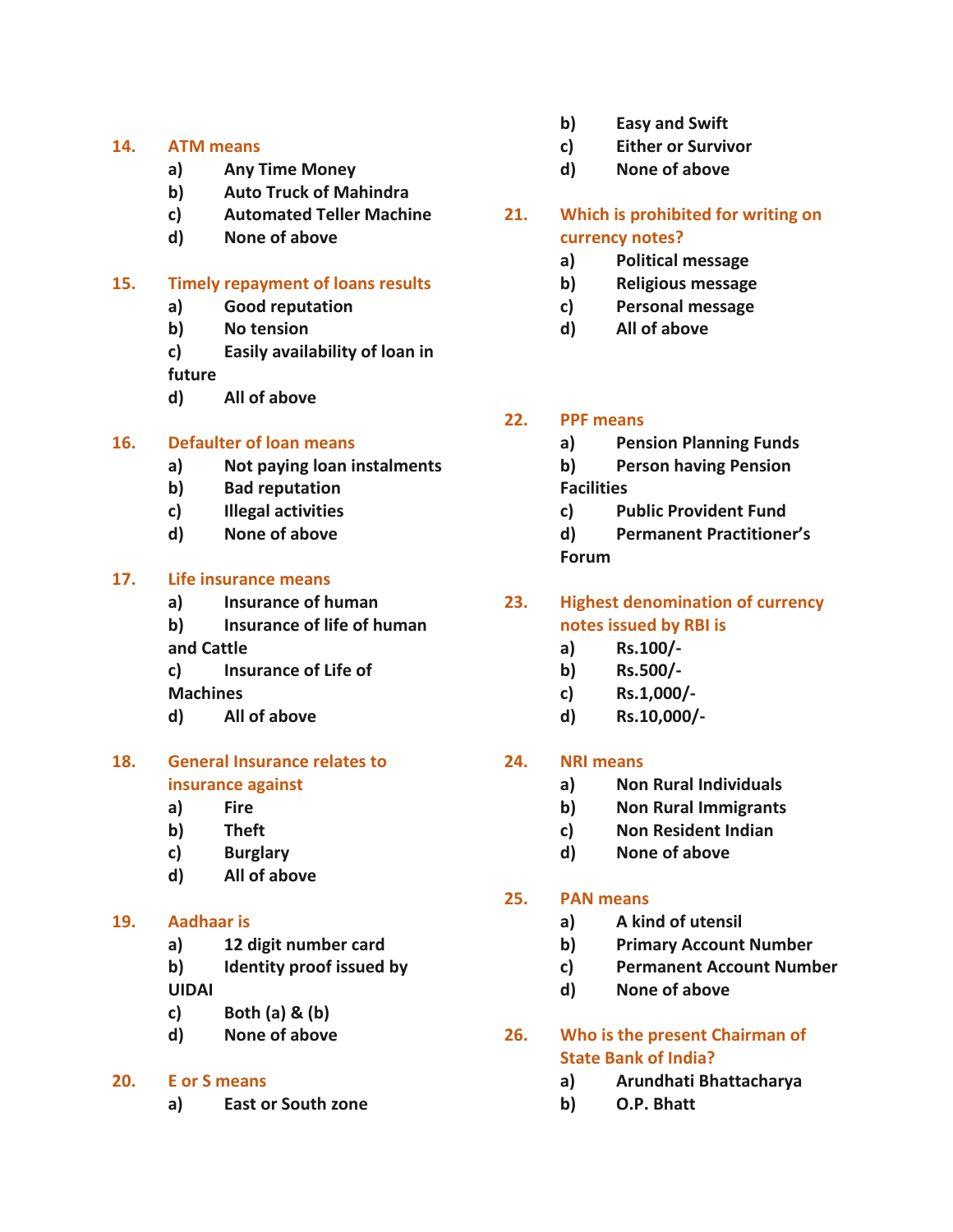- **c) Pratip Chaudhuri**
- **d) Chanda Kochar**

# **27. Bank provides loans for**

- **a) Home**
- **b) Car**
- **c) Education**
- **d) All of above**

# **28. Which currency note has security thread?**

- **a) Rs.50/-**
- **b) Rs.100/-**
- **c) Rs.500/-**
- **d) All of above**

# **29. The safest place for keeping money**

- **a) A pit dug in the ground**
- **b) An iron box**
- **c) Bank**
- **d) Money lender**

# **30. Gold and silver ornaments should be kept in bank lockers**

- **a) It is safe**
- **b) No risk of theft**
- **c) Both (a) & (b)**
- **d) None of above**

# **31. Currency notes are issued by**

- **a) RBI**
- **b) NABARD**
- **c) Public sector banks**
- **d) Central Government**

# **32. Coins are issued by**

- **a) Government of India**
- **b) NABARD**
- **c) Public sector banks**
- **d) State Bank of India**

#### **33. Bank Pass Book is**

- **a) Issued by Bank**
- **b) Contains transaction details of Bank account**
- **c) Shows balance in account**
- **d) All of above**

## **34. Banks pays interest on**

- **a) Deposits**
- **b) Loans**
- **c) Both (a) & (b)**
- **d) None of above**

# **35. Bank charges interest on**

- **a) Deposits**
- **b) Loans**
- **c) Both (a) & (b)**
- **d) None of above**

# **36. Education Loans**

- **a) Cover tuition fee & expenses**
- **b) Are repayable after completion of course**
- **c) Granted for studies in India & abroad**
- **d) All of above**

#### **37. Business Correspondent means**

- **a) An agent who provides banking services**
- **b) An agent of business house**
- **c) A type of money lender**
- **d) None of above**

#### **38. Internet banking refers to**

- **a) Operation of account through internet**
- **b) Opening of account through ATM**
- **c) Both (a) & (b)**
- **d) None of above**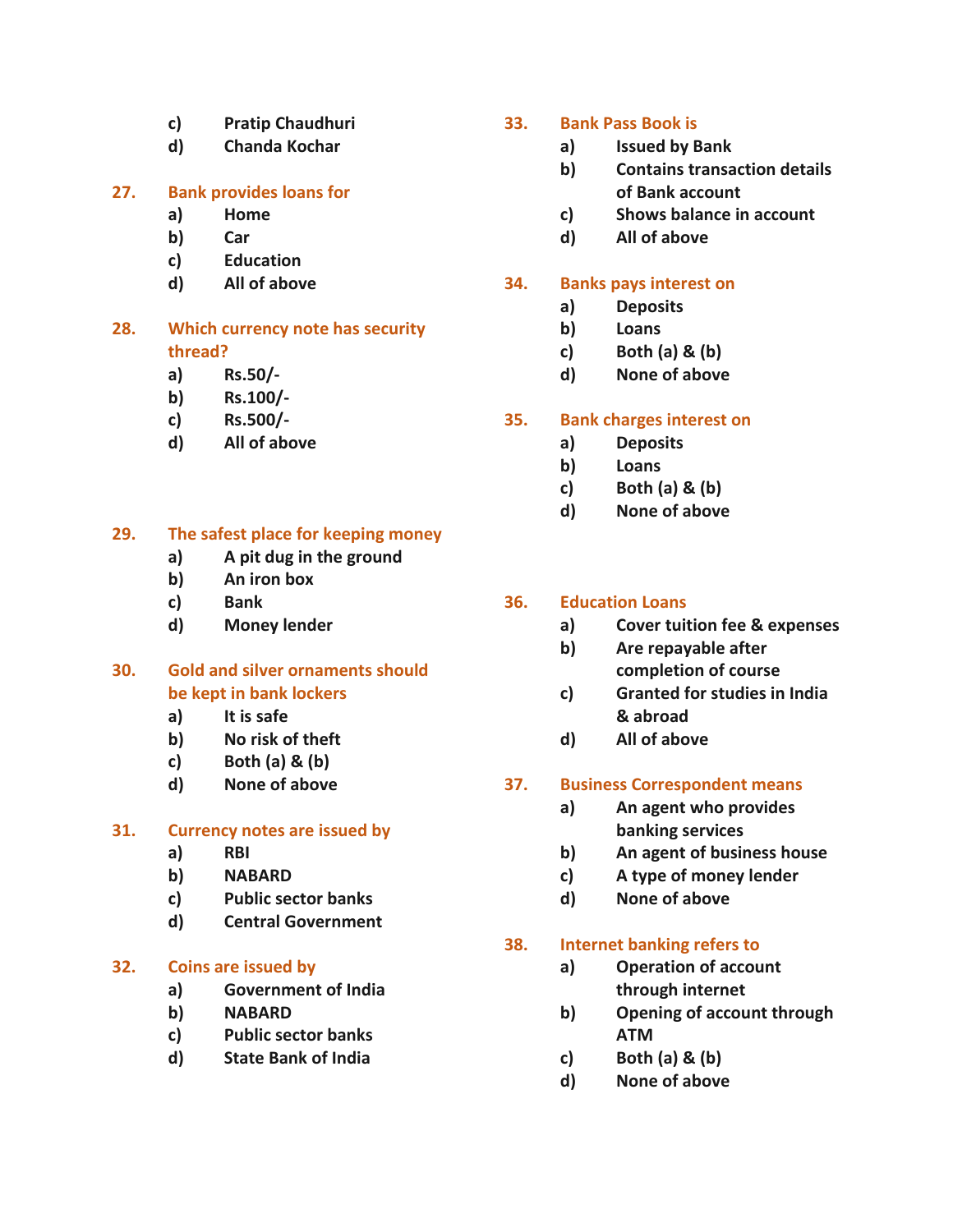#### **39. Nomination once done can**

- **a) Not be cancelled**
- **b) Be cancelled**
- **c) Not be changed**
- **d) None of above**

#### **40. Who can open bank account?**

- **a) Indian citizen**
- **b) Non Resident Indian**
- **c) Illiterate**
- **d) All of above**

#### **41. PAN number is required for**

- **a) Deposits less than Rs.50,000/-**
- **b) Deposits in excess of Rs.1 lac**
- **c) Deposits Rs.50,000/- & above**
- **d) All transactions**

#### **42. TDS means**

- **a) Time Deposit Scheme**
- **b) Total Deposit Scheme**
- **c) Tax Deducted at Source**
- **d) None of above**

#### **43. Maximum amount of Cheque**

- **a) Rs.100 crore**
- **b) No limit**
- **c) Rs.1 crore**
- **d) None of above**

#### **44. Bank draft is issued by**

- **a) Private Sector Banks**
- **b) Regional Rural Banks**
- **c) Public Sector Banks**
- **d) All of above**

#### **45. Self Help Group involves**

- **a) Group of 5 to 20 people**
- **b) Regular saving habits**
- **c) Inter-lending within the group members**
- **d) All of above**
- **46. Payment of cheque can be stopped** 
	- **by**
	- **a) Beneficiary**
	- **b) Nominee**
	- **c) Drawer of cheque**
	- **d) All of above**

#### **47. Account payee cheques can be paid**

- **a) At cash counter of Bank**
- **b) At ATM**
- **c) By deposit in Bank account**
- **d) None of above**

# **48. In Recurring Deposits,**

- **a) a fixed sum is deposited every month**
- **b) period of deposit is a fixed tenure**
- **c) interest is paid at FDR rate**
- **d) All of above**

# **49. While making nomination,**

# **signature of nominee is required on**

- **a) Account Opening Form**
- **b) Nomination form**
- **c) Affidavit**
- **d) None of above**
- **50. Interest on Savings Bank Deposits is paid**
	- **a) Every month**
	- **b) Quarterly**
	- **c) Half yearly**
	- **d) Yearly**

#### **51. Mutilated notes**

- **a) should be burnt away**
- **b) should be thrown away**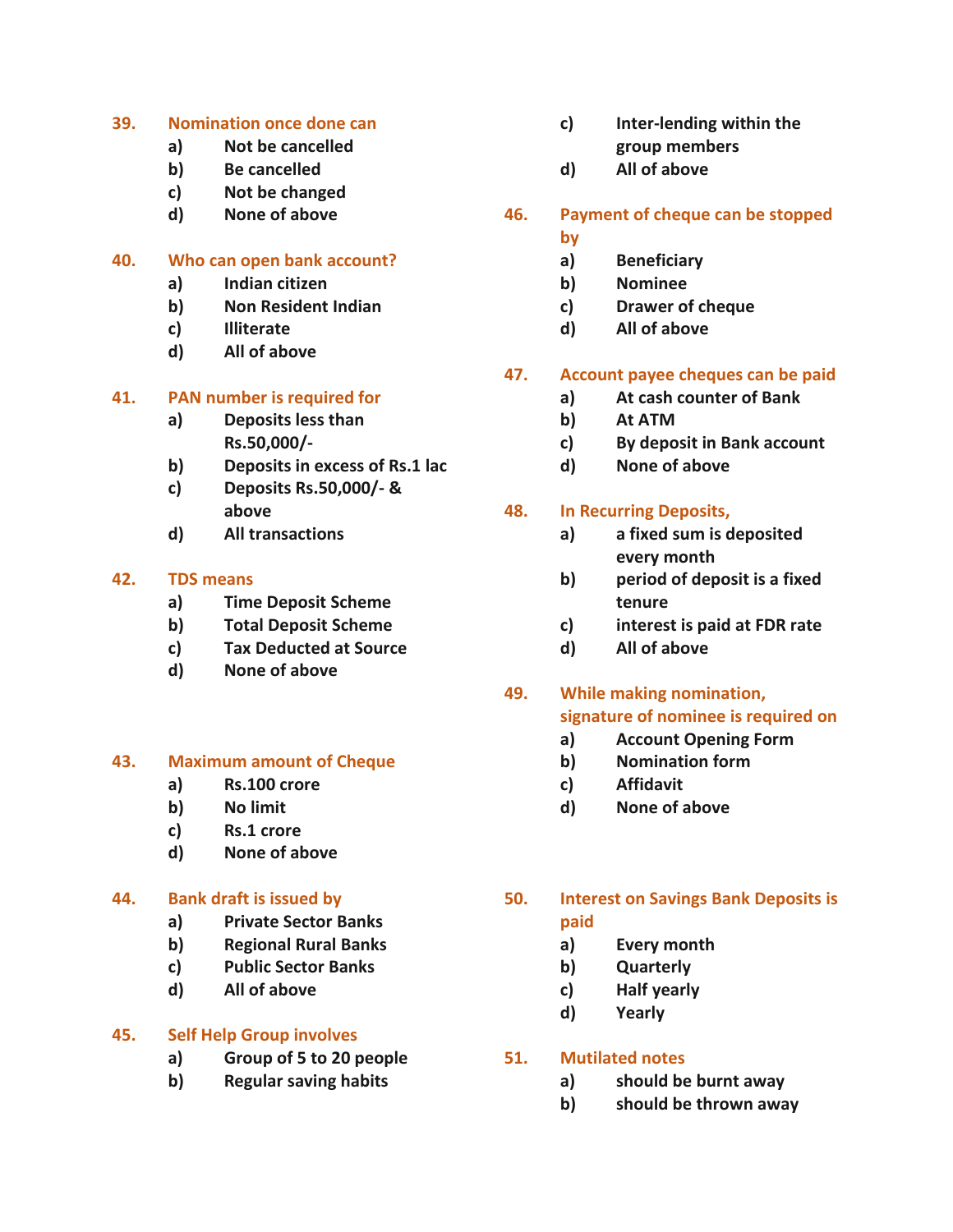- **c) can be exchanged at Bank**
- **d) None of above**

#### **52. ATM can be used for**

- **a) Cash withdrawal**
- **b) Account enquiry**
- **c) Statement of account**
- **d) All of above**

# **53. Upon detection of a counterfeit note at the counter, Bank**

- **a) Returns the note to the customer**
- **b) Exchange with a genuine Note**
- **c) Deposit in Account**
- **d) Impound the Note and issue receipt**

#### **54. Fixed Deposit can**

- **a) not be withdrawn before maturity**
- **b) paid only after maturity**
- **c) withdrawn before maturity**
- **d) All of above**

#### **55. Interest on FDRs is compounded on**

- **a) Monthly basis**
- **b) Quarterly basis**
- **c) Half yearly basis**
- **d) Yearly basis**

#### **56. Contents of locker are**

- **a) only known to hirer**
- **b) known to Bank**
- **c) Both (a) & (b)**
- **d) None of above**

#### **57. If locker rent is not paid, Bank can**

- **a) seal the locker**
- **b) stop operation of locker**
- **c) break open the locker after giving suitable notice**
- **d) All of above**

#### **58. MGNREGS stands for**

- **a) Mahatma Gandhi National Rural Employment Generation Scheme**
- **b) Mahatma Gandhi Nutrition & Rural Employment Generation Scheme**
- **c) Mahatma Gandhi National Rural Employment Guarantee Scheme**
- **d) None of above**

#### **59. Maximum tenure of Fixed Deposit**

**a) 5 years**

**is**

- **b) 7 years**
- **c) 8 years**
- **d) 10 years**

#### **60. What is RuPay Debit Card?**

- **a) Domestic debit card**
- **b) Introduced by National Payments Corporation of India**
- **c) Accepted at all ATMs & PoS machines**
- **d) All of above**
- **61. To whom Overdraft facility of Rs.5,000/- in PMJDY Account is available?**
	- **a) After 6 months of satisfactory conduct of account**
	- **b) One account per household**
	- **c) Customers in age group of 18-60 years**
	- **d) All of above**
- **62. What is Direct Benefit Transfer?**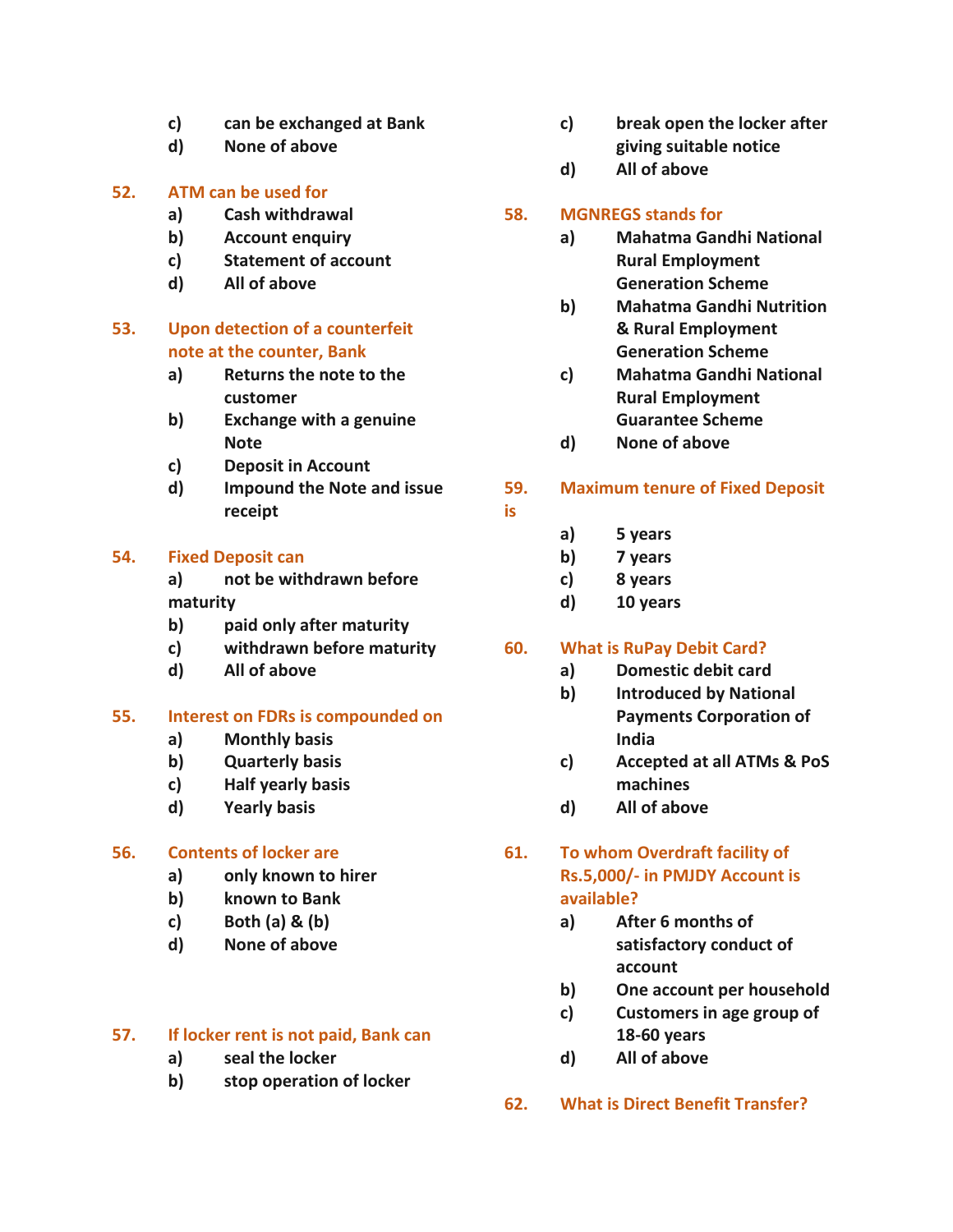- **a) Cash discount on goods**
- **b) Remittance through Banks**
- **c) Transfer of social benefits / subsidies directly in Bank accounts of beneficiaries**
- **d) None of above**

## **63. What is meant by Aadhaar seeding?**

- **a) Linking of Aadhaar with Bank account**
- **b) Duplicate issuance of Aadhaar**
- **c) Transfer of Aadhaar**
- **d) None of above**

#### **64. What are the benefits attached to PMJDY?**

- **a) Accident insurance cover of Rs.1.00 lac**
	- **b) Life insurance cover of Rs.30,000/-**
	- **c) Overdraft facility up to Rs.5,000/-**
	- **d) All of above**

#### **65. Who can open an account under PMJDY?**

- **a) Minor above the age of 10 years**
- **b) Only lady of the house**
- **c) Only head of the family**
- **d) All of above**

#### **66. Who is Bank Mitra?**

**a) Banking Correspondents engaged by Banks**

- **b) Valuable customer of Bank**
- **c) Security guard in a branch**
- **d) None of above**

#### **67. What is the maximum amount of deposits acceptable in Small accounts?**

- **a) Rs.30,000/-**
- **b) Rs.40,000/-**
- **c) Rs.50,000/-**
- **d) None of above**
- **68. What kinds of services are available free in 'Basic Savings Bank Deposit Account'?**
	- **a) Receipt / credit of money through NEFT / RTGS**
	- **b) No annual maintenance charges on ATM-cum-Debit card**
	- **c) 4 withdrawals in a month (including ATM withdrawals)**
	- **d) All of above**

# **69. What is the minimum deposit required while opening a BSBD Account?**

- **a) Rs.100/-**
- **b) No minimum deposit required**
- **c) Rs.1,000/-**
- **d) Rs.500/-**

# **70 What is Atal Pension Yojana (APY)?**

**a) Provides social security to the unorganized sector**

- **b) Encourages workers to voluntarily save for their retirement**
- **c) Fixed pension is paid on attaining age of 60 years**
- **d) All of above**

# **71. What is Pradhan Mantri Suraksha Bima Yojana (PMSBY)?**

- **a) Accidental insurance cover**
- **b) Life insurance cover**
- **c) Overdraft up to Rs.5,000/-**
- **d) None of above**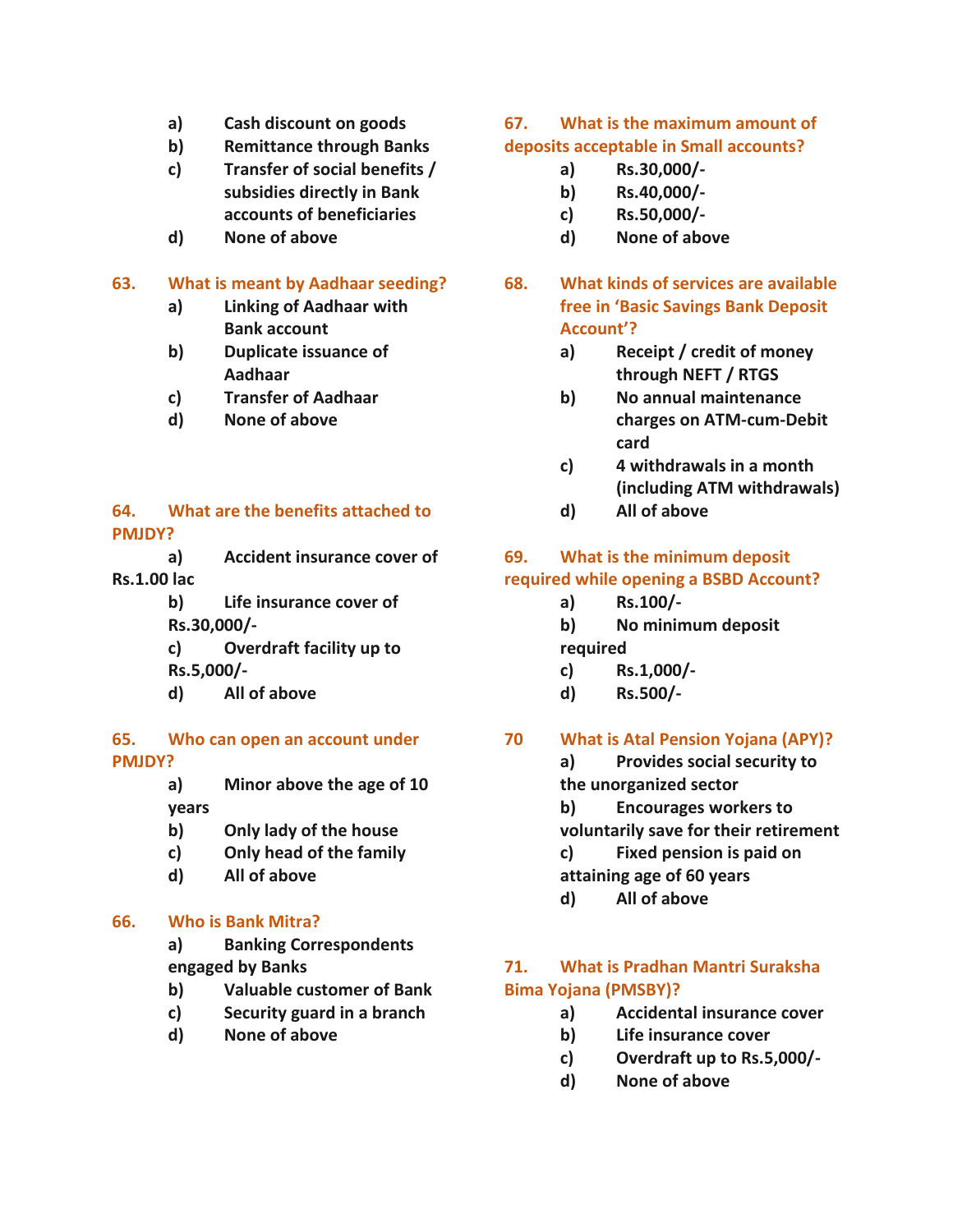**72. What is Pradhan Mantri Jivan Jyoti Bima Yojana (PMJJBY)?**

> **a) Covers life insurance up to Rs.2 lac**

- **b) Accident insurance cover**
- **c) Both (a) & (b)**
- **d) None of above**

# **73. Which type of deposits earns higher interest rate?**

- **a) Current account**
- **b) Savings Account**
- **c) Fixed Deposits**
- **d) None of above**

# **74. Under PMSBY, accidental death claim is available for:**

- **a) Rs.1 lac**
- **b) Rs.2 lac**
- **c) Rs.3 lac**
- **d) None of above**

#### **75. What is validity period of cheque?**

- **a) 4 months from date of issue**
- **b) 3 months from date of issue**
- **c) 1 month from date of issue**
- **d) Unlimited**

#### **76. Under PMSBY, partial disability claim is available for:**

- **a) Rs.50,000/-**
- **b) Rs.1 lac**
- **c) Rs.2 lac**
- **d) None of above**

# **77. Can illiterate person be issued Debit card?**

- **a) No**
- **b) Yes**
- **c) Only in case of joint account**
- **d) Only in case he is head of family**
- **78. Under APY, fixed pension can be chosen from:**
	- **a) Rs.1,000/-, Rs.2,000/-,**
- **Rs.3,000/-, Rs.4,000/-, Rs.5,000/ b) Rs.2,000/-, Rs.3,000/-, Rs.4,000/-, Rs.5,000/-, Rs.6,000/**
	- **c) Rs.500/-, Rs.1,000/-,**
	- **Rs.2,000/-, Rs.3,000/-, Rs.4,000/**
		- **d) None of above**
- **79. PMJDY LIC Insurance of Rs.30,000/ is available for first time accounts**

**opened a) On 15th August 2014**

- **b) On 26th January 2015**
- **c) Between 15th August 2014**
- **and 26th January 2015**
- **d) None of above**
- **80. \_\_\_\_\_\_\_ are not covered under PMJDY Life Insurance Scheme of Rs.30,000/**
	- **a) Employees of Central / State Govt. / Public Sector Undertakings / Banks**
	- **b) Income Tax Payee**
	- **c) Aam Aadmi Bima Yojana beneficiaries**
	- **d) All of above**